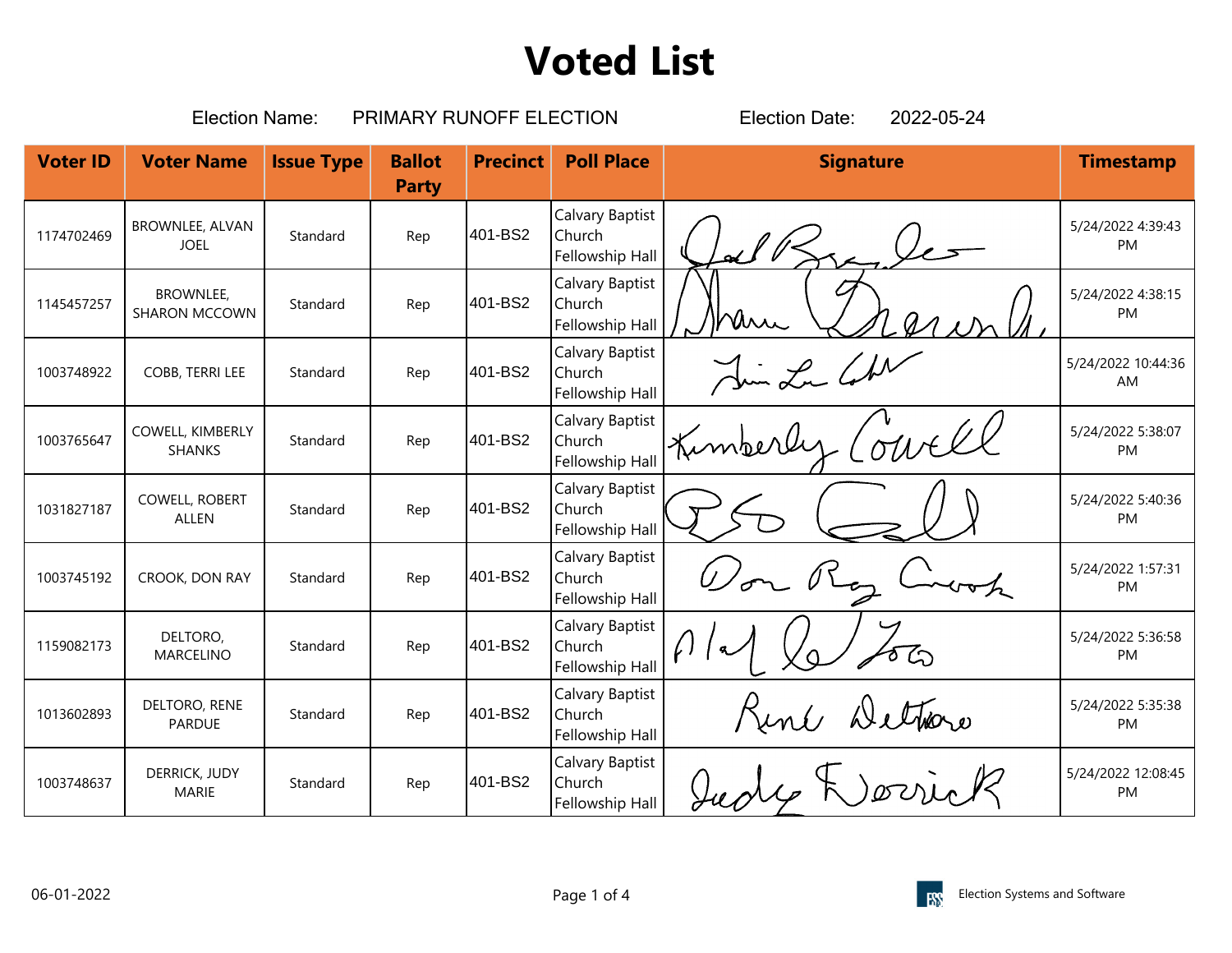| <b>Voter ID</b> | <b>Voter Name</b>                  | <b>Issue Type</b> | <b>Ballot</b><br><b>Party</b> | <b>Precinct</b> | <b>Poll Place</b>                            | <b>Signature</b>          | <b>Timestamp</b>         |
|-----------------|------------------------------------|-------------------|-------------------------------|-----------------|----------------------------------------------|---------------------------|--------------------------|
| 1003748659      | DERRICK, KENNETH<br><b>WATSON</b>  | Standard          | Rep                           | 401-BS2         | Calvary Baptist<br>Church<br>Fellowship Hall | Kennett Devick            | 5/24/2022 12:11:28<br>PM |
| 1003746041      | ELLIOTT, RICHARD<br><b>JADY</b>    | Standard          | Rep                           | 401-BS2         | Calvary Baptist<br>Church<br>Fellowship Hall | Richard & lliott          | 5/24/2022 3:36:36<br>PM  |
| 1003746056      | ELLIOTT, RUTH ANN                  | Standard          | Rep                           | 401-BS2         | Calvary Baptist<br>Church<br>Fellowship Hall | L 2 llrott                | 5/24/2022 2:11:35<br>PM  |
| 1003745639      | FREEMAN, CAROL<br><b>LEE</b>       | Standard          | Rep                           | 401-BS2         | Calvary Baptist<br>Church<br>Fellowship Hall |                           | 5/24/2022 1:44:28<br>PM  |
| 1020611261      | FREEMAN, JAMES<br><b>GRAY</b>      | Standard          | Rep                           | 401-BS2         | Calvary Baptist<br>Church<br>Fellowship Hall |                           | 5/24/2022 7:57:57<br>AM  |
| 1003747902      | HAILE, SUE ETTA                    | Standard          | Rep                           | 401-BS2         | Calvary Baptist<br>Church<br>Fellowship Hall |                           | 5/24/2022 7:32:48<br>AM  |
| 1012039102      | HARDWICKE,<br>ELIZABETH HOLMAN     | Standard          | Rep                           | 401-BS2         | Calvary Baptist<br>Church<br>Fellowship Hall | Cligabeth Holman Hardwick | 5/24/2022 3:59:04<br>PM  |
| 1003747109      | HENDERSON, JAMES<br><b>MICHAEL</b> | Standard          | Rep                           | 401-BS2         | Calvary Baptist<br>Church<br>Fellowship Hall | AMtenderse                | 5/24/2022 6:41:18<br>PM. |
| 1003747075      | HENDERSON,<br><b>KATHERINE SUE</b> | Standard          | Rep                           | 401-BS2         | Calvary Baptist<br>Church<br>Fellowship Hall |                           | 5/24/2022 6:40:19<br>PM  |
| 1003751569      | JOHNSTON,<br><b>CHARLES WALTER</b> | Standard          | Rep                           | 401-BS2         | Calvary Baptist<br>Church<br>Fellowship Hall | Charlie                   | 5/24/2022 11:15:45<br>AM |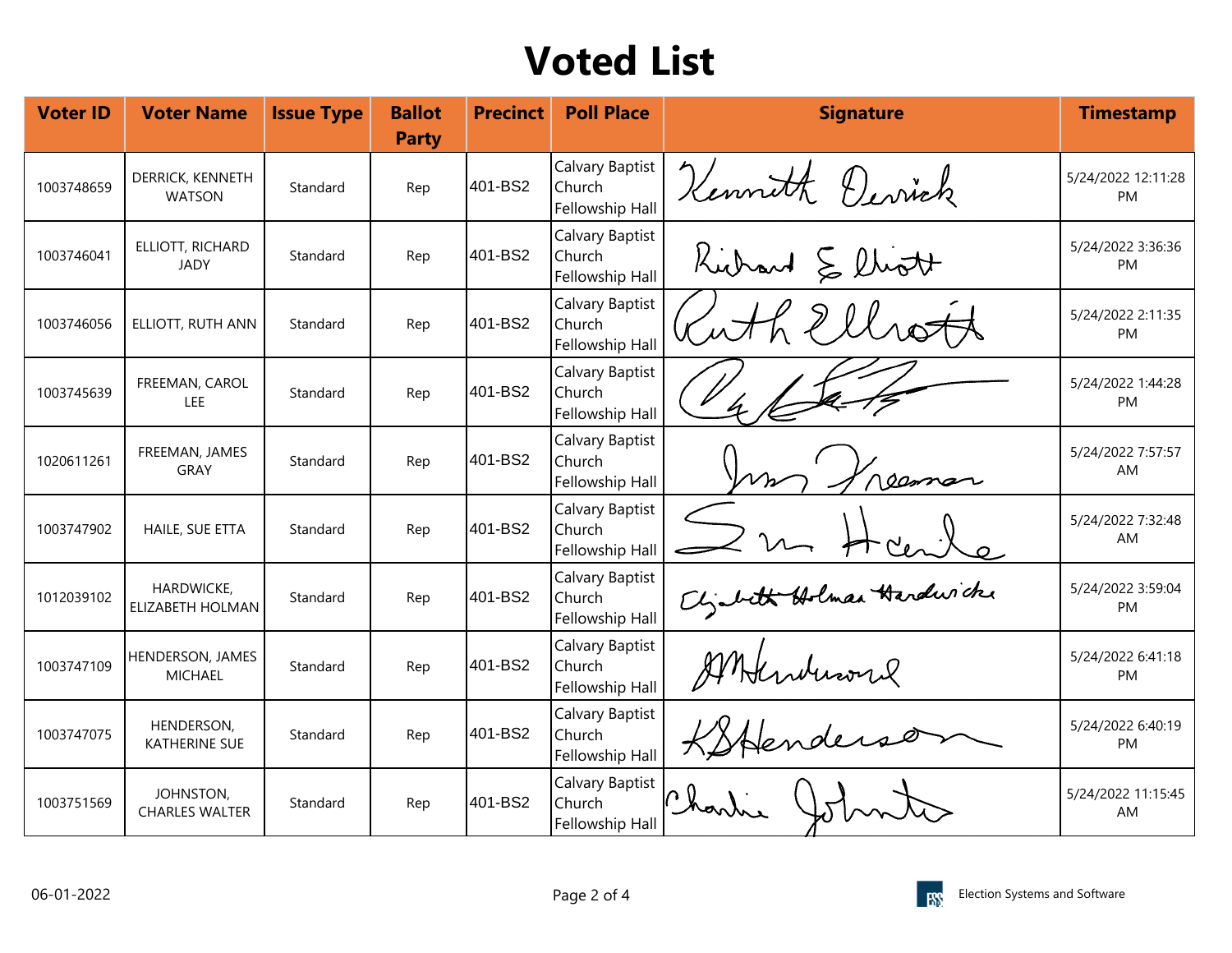| <b>Voter ID</b> | <b>Voter Name</b>                  | <b>Issue Type</b> | <b>Ballot</b><br><b>Party</b> | <b>Precinct</b> | <b>Poll Place</b>                            | <b>Signature</b>     | <b>Timestamp</b>          |
|-----------------|------------------------------------|-------------------|-------------------------------|-----------------|----------------------------------------------|----------------------|---------------------------|
| 1040279224      | JOHNSTON,<br><b>CHARLOTTE DALE</b> | Standard          | Rep                           | 401-BS2         | Calvary Baptist<br>Church<br>Fellowship Hall | Charlotte (cohmiton) | 5/24/2022 11:14:36<br>AM  |
| 1003744571      | MASHBURN,<br><b>CHARLES HENRY</b>  | Standard          | Rep                           | 401-BS2         | Calvary Baptist<br>Church<br>Fellowship Hall |                      | 5/24/2022 12:25:49<br>PM  |
| 1003744563      | MASHBURN, DIANE                    | Standard          | Rep                           | 401-BS2         | Calvary Baptist<br>Church<br>Fellowship Hall |                      | 5/24/2022 3:15:04<br>PM   |
| 1027924509      | MCCAIN, DONNY<br><b>RAY</b>        | Standard          | Rep                           | 401-BS2         | Calvary Baptist<br>Church<br>Fellowship Hall |                      | 5/24/2022 7:13:04<br>AM   |
| 1003760403      | MORRIS, CLAY<br><b>PURCELL</b>     | Standard          | Rep                           | 401-BS2         | Calvary Baptist<br>Church<br>Fellowship Hall | Clan Wilmins         | 5/24/2022 1:43:08<br>PM   |
| 1003757855      | MORRIS, DANA<br><b>PURCELL</b>     | Standard          | Rep                           | 401-BS2         | Calvary Baptist<br>Church<br>Fellowship Hall | Dana Morris          | 5/24/2022 10:51:07<br>AM. |
| 1003760426      | MORRIS, JENNIFER<br><b>ALLYNE</b>  | Standard          | Rep                           | 401-BS2         | Calvary Baptist<br>Church<br>Fellowship Hall | $G$ Ma               | 5/24/2022 12:37:57<br>PM  |
| 1003746191      | PERKINS, DONNA<br>SPRINGER         | Standard          | Rep                           | 401-BS2         | Calvary Baptist<br>Church<br>Fellowship Hall | Lema L Perkins       | 5/24/2022 9:19:43<br>AM   |
| 1003747393      | PERKINS, TAMARA<br>LAYNE           | Standard          | Rep                           | 401-BS2         | Calvary Baptist<br>Church<br>Fellowship Hall | Jammes P. Pakin      | 5/24/2022 10:22:07<br>AM  |
| 1003744846      | PORTER, MARGIE<br><b>HAVINS</b>    | Standard          | Rep                           | 401-BS2         | Calvary Baptist<br>Church<br>Fellowship Hall |                      | 5/24/2022 2:03:55<br>PM   |